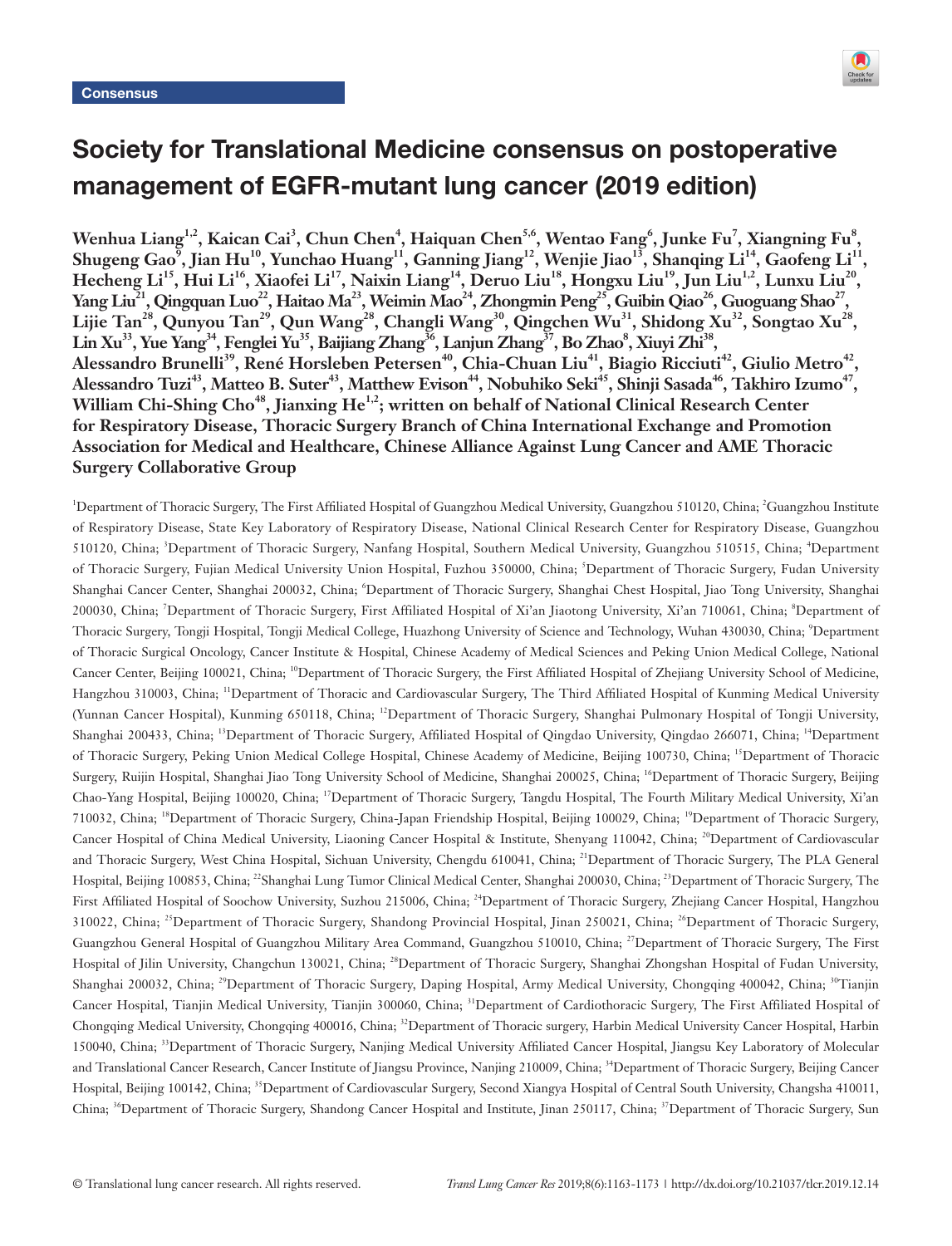Yat-sen University Cancer Center, Guangzhou 510060, China; <sup>38</sup>Department of Thoracic Surgery, Xuanwu Hospital of Capital Medical University, Beijing 100053, China; <sup>39</sup>Department of Thoracic Surgery, St. James's University Hospital, Leeds, UK; <sup>40</sup>Department of Cardiothoracic Surgery, Copenhagen University, Rigshospitalet, Copenhagen, Denmark; <sup>41</sup>Division of Thoracic Surgery, Department of Surgery, Sun Yat-Sen Cancer Center, Taipei, Taiwan, China; <sup>42</sup>Medical Oncology, Santa Maria della Misericordia Hospital, Azienda Ospedaliera di Perugia, Perugia, Italy; <sup>43</sup>Medical Oncology, ASST Sette Laghi, Varese, Italy; <sup>44</sup>North West Lung Centre, University Hospital of South Manchester, Wythenshawe, UK; <sup>45</sup>Division of Medical Oncology, Department of Internal Medicine, Teikyo University School of Medicine, Itabashi-ku, Tokyo, Japan; <sup>46</sup>Department of Respiratory Medicine, Tokyo Saiseikai Central Hospital, Minato-ku, Tokyo, Japan; <sup>47</sup>Department of Respiratory Medicine, Japanese Red Cross Medical Center, Shibuya-ku, Tokyo, Japan; <sup>48</sup>Department of Clinical Oncology, Queen Elizabeth Hospital, Hong Kong, China

*Correspondence to:* Jianxing He, MD, PhD. Department of Thoracic Surgery and Oncology, The First Affiliated Hospital of Guangzhou Medical University, Guangzhou 510120, China; China State Key Laboratory of Respiratory Disease & National Clinical Research Center for Respiratory Disease, No. 151, Yanjiang Rd., Guangzhou 510120, China. Email: drjianxing.he@gmail.com.

Submitted Dec 03, 2019. Accepted for publication Dec 09, 2019. doi: 10.21037/tlcr.2019.12.14 **View this article at:** http://dx.doi.org/10.21037/tlcr.2019.12.14

#### Introduction

Non-small cell lung cancer (NSCLC) is the most common and fatal tumor worldwide, with 2.1 million new cases and 1.77 million deaths per year (1). With the wider application of examination approaches and the improvement of health awareness, higher proportions of surgically resectable early and mid-stage lung cancers have been detected. In overall, only 50% of patients have been cured after radical resection. In other cases, however, NSCLC is highly active and recurrence and/or metastasis can easily occur after surgery. In these patients, systemic therapy as a postoperative adjuvant therapy is required to eliminate or reduce residual micro-lesions to lower the risk of recurrence; meanwhile, the patients should be closely monitored to detect early recurrence. EGFR mutation is a major mutation type in lung cancer, and is seen in about 40% of lung cancer cases in Asia (2). Compared with wild types and other mutation types, EGFR-mutant NSCLC has its unique biological properties and drug susceptibilities, and thus requires specific diagnosis and treatment strategies. This expert consensus aims to review the current evidence and provide recommendations on key issues.

A consensus and guideline development panel, with its members including top thoracic surgeons and oncologists all around the world, was established to decide the methodologies, processes, levels of evidence, and related recommendations. The panel members proposed the core clinical issues in the consensus document and wrote and submitted the outlines to the panel for approval. The panel carried out a problem-oriented literature search for articles published since 1997 in Chinese and foreign databases. The level of evidence was defined using the following criteria: Categories of Evidence and Consensus, Category 1: based upon high-level evidence, there is uniform consensus that the intervention is appropriate; Category 2A: based upon lower-level evidence, there is uniform consensus that the intervention is appropriate; Category 2B: based upon lower-level evidence, there is consensus that the intervention is appropriate; Category 3: based upon any level of evidence, there is major disagreement that the intervention is appropriate. The strength of recommendations was classified as strong or weak according to the Grading of Recommendations, Assessment, Development and Evaluation (GRADE) system (3), and the recommendation statement was composed based on the real-world evidence. A "strong" recommendation generally refers to recommendations based on high-level evidence with consistency between clinical behavior and outcome expectancy; in contrast, a "weak" recommendation is typically based on lowlevel evidence with uncertainty between clinical behavior and outcome expectancy. After the first draft had been completed, all the panel members were involved in revising and finalizing this document.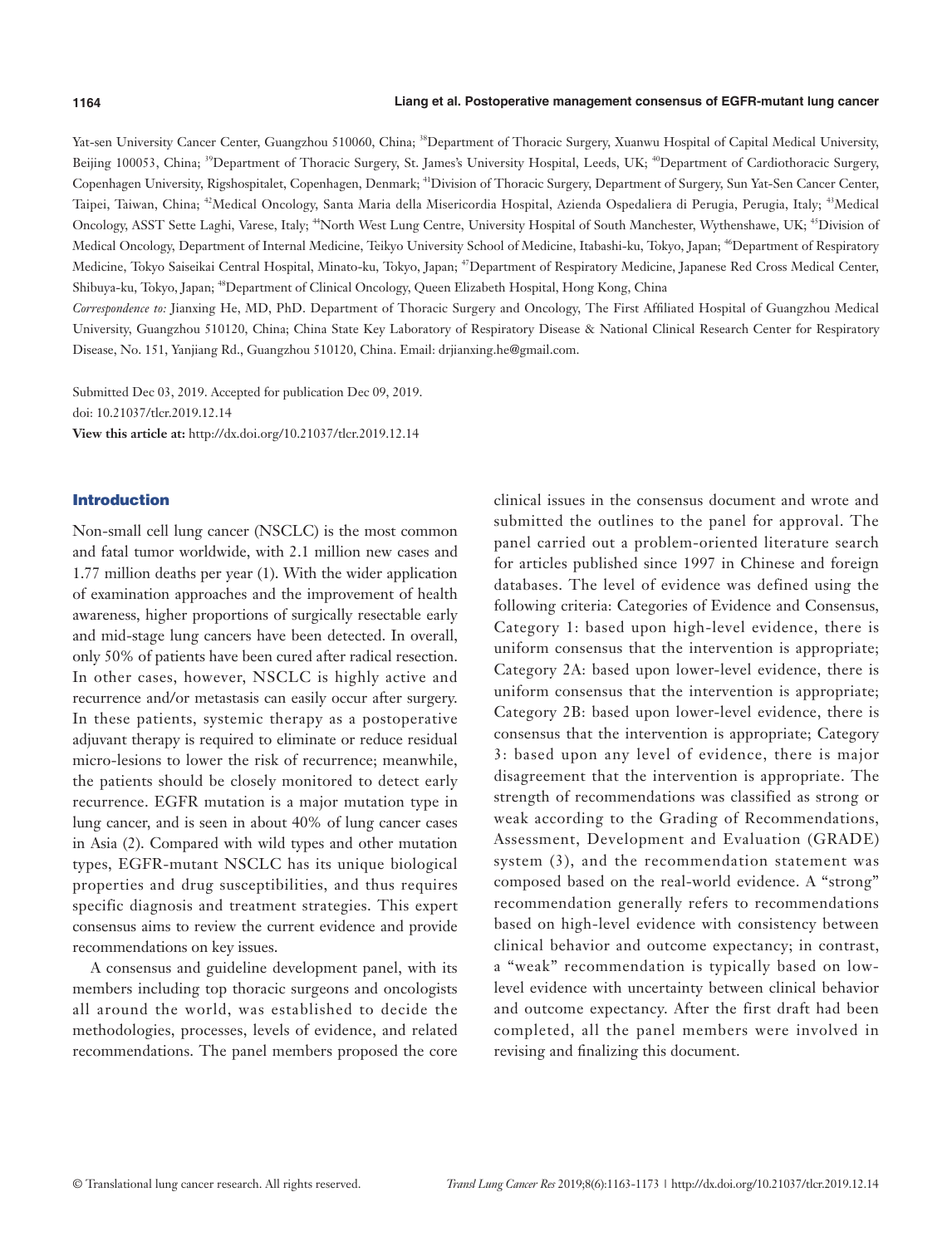# Consensus 1: detection of EGFR mutations is routinely recommended in surgically resected specimens of non-squamous NSCLC, and other driver mutations may also be detected if the conditions of hospital and patient allow (level of evidence: 2A; strength of recommendation: strong)

Since the use of an EGFR tyrosine kinase inhibitor (EGFR-TKI) mainly depends on the presence of EGFR mutations, the National Comprehensive Cancer Network (NCCN) guidelines require the routine detection of EGFR mutations in patients with advanced non-squamous NSCLC (4). According to the results of several randomized controlled clinical trials including RADIANT, ADJUVANT, and EVAN study (5-7), EGFR-TKI has become one of the optional postoperative adjuvant treatments for patients with EGFR-mutant NSCLC. A clear postoperative EGFR mutation status helps to guide the choice of adjuvant therapy. Moreover, because different types of driver mutations suggest different biological behaviors, EGFR mutation status can predict the risk of postoperative recurrence (8) and the treatment failure patterns (9), which can guide the postoperative recurrence monitoring strategies and the drug selection after relapse. Therefore, for patients with non-squamous NSCLC, routine EGFR mutation testing is recommended after surgery. In addition, a certain proportion of nonsmokers with squamous cell carcinoma of the lungs also have EGFR mutations (10), which can be detected according to the actual situations.

With the progress in sequencing technology, multigenotyping has been widely used, and markers such as TP53 mutation and tumor mutation burden (TMB) have been found to be prognostic  $(11,12)$ . If the conditions of hospitals and patients allow, other driver mutations (including the main mutations recommended by the NCCN guidelines and other pathway mutations) may also be detected to provide comprehensive genotyping information for predicting prognosis and guiding treatment.

# Consensus 2: comprehensive prediction models based on clinical or molecular risk factors can be used to stratify recurrence risk (level of evidence: 2B; strength of recommendation: strong)

The use of adjuvant therapy depends on the risk of recurrence. Currently, adjuvant therapy is recommended

for stage II–IIIA NSCLC patients at a high risk of recurrence, whereas the population more likely to benefit from EGFR-TKI as adjuvant therapy are mainly patients with stage IIIA NSCLC. Although patients with stage I disease are at a low risk of recurrence, relapse still occurs in a notable proportion of patients. There is evidence that patients with high-risk stage I NSCLC may also benefit from adjuvant therapy (13). Many recurrence-related risk factors and comprehensive predictive models have been available for assisting in risk assessment (13-16) and thus informing tailored therapy.

Consensus 3: for patients with EGFR mutations, adjuvant EGFR-TKI can achieve longer diseasefree survival (DFS) compared with chemotherapy and thus can be used as one of the postoperative adjuvant treatment options for patients with stage II–IIIA EGFR-mutant NSCLC, especially for those patients at a high risk of recurrence and with poor expected tolerance to chemotherapy. For high-risk stage Ib patients, EGFR-TKI is optionable (level of evidence: 1; strength of recommendation: strong)

In the ADJUVANT study, patients with completely resected stage II–IIIA EGFR-mutant NSCLC were treated with gefitinib for 2 years. Compared with the conventional NP regimen of 4 cycles, the median DFS was significantly prolonged from 18 to 28.7 months and the risk of disease recurrence decreased by 40% (HR 0.60, P=0.005). In addition, patients in stage IIIA were observed to benefit more from the adjuvant gefitinib than those in stage II (6). In the EVAN study, patients with resected stage IIIA–N2 EGFR-mutant NSCLC were treated with erlotinib for 1 year; compared with the conventional NP regimen for 4 cycles, the DFS was significantly prolonged (7). In addition, severe adverse events are less common with EGFR-TKI in comparison to chemotherapy. Based on the above findings and some real-world studies (17), EGFR-TKI can be used as one of the postoperative adjuvant treatment options for patients with stage II–IIIA EGFRmutant NSCLC, especially in patients at a high risk for relapse and a low expected tolerance to chemotherapy. According to most experts' consensus, for high-risk stage Ib patients, EGFR-TKI is optionable. Notably, overall survival data of the above studies is still awaited, and the positive studies were based on Chinese population so that further confirmation whether these results are translatable across the global community is warranted.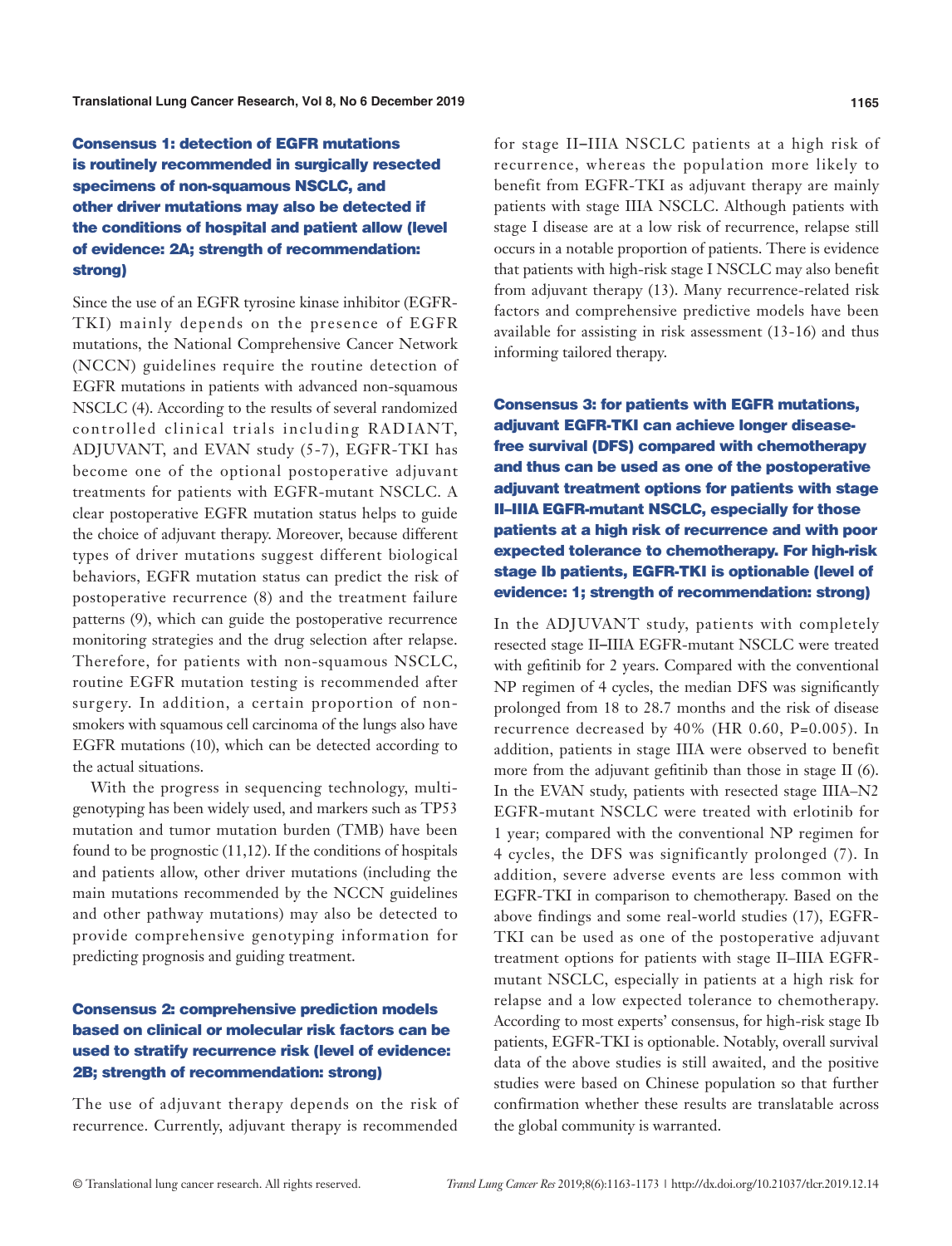# Consensus 4: postoperative adjuvant therapies in patients with EGFR-mutant NSCLC may include the following modes: adjuvant chemotherapy, EGFR-TKI, and adjuvant chemotherapy plus EGFR-TKI (level of evidence: 2A; strength of recommendation: strong)

The main modes of postoperative adjuvant therapy for EGFR-mutant NSCLC include adjuvant chemotherapy, EGFR-TKI, and sequential use of adjuvant chemotherapy and EGFR-TKI (5-7). Due to the lack of strict head-tohead comparisons, all the above models are optional and clinicians may choose the most appropriate mode based on the patient's risk, physical performance, and willingness.

# Consensus 5: the postoperative adjuvant EGFR-TKI treatment should last at least 2 years (level of evidence: 2B; strength of recommendation: strong)

The use of EGFR-TKI as adjunctive therapy ranges between 0.5 and 3 years in the currently available studies (5-7,18,19). In the ADJUVANT study, the recurrence-free survival curve showed a significant downward trend after 2 years, which might be explained by the discontinuation of TKI. In the previous adjuvant treatment of breast cancer with endocrine therapy and adjuvant imatinib for gastrointestinal stromal tumors, it was observed that the prolonged medication was associated with a better prognosis (20,21). Furthermore, no evidence has shown that the postoperative use of TKI can induce T790M mutation (22). While the optimal duration of continuous EGFR-TKI use remains unclear, it is agreed that postoperative adjuvant EGFR-TKI should be used continuously for 2 years or more to reduce the risk of recurrence, during which time the drug toxicity should be managed.

Consensus 6: patients with EGFR-mutant NSCLC are at a higher risk of postoperative brain and bone metastases than non EGFR-mutants. Annual brain MRI and bone scans in addition to regular chest CT are recommended for EGFR-mutant NSCLC, and the scan frequencies can be increased in patients at a high risk for recurrence (level of evidence: 2A; strength of recommendation: strong)

Post hoc analysis in the ADJUVANT study and other studies have shown that the main postoperative recurrence patterns in EGFR-mutant NSCLC patients include brain metastasis, thoracic/pulmonary recurrence and metastasis, and bone metastasis (9). The current NCCN guidelines only recommend regular chest CT examinations, which may lead to delayed diagnosis of recurrence and miss the chance of re-treatment. It is therefore suggested that, based on the biological characteristics of EGFR mutations, annual brain MRI and bone scans on the basis of regular chest CT should be performed in EGFR-mutant NSCLC patients, and the scan frequencies can be increased in patients at a high risk for recurrence.

Consensus 7: in patients with recurrence and metastasis after surgery, the genetic testing results obtained from the surgical specimens could be referred to; alternatively, the surgical specimens stored within the past 2 years, or the re-biopsy specimens, may be used for genetic testing to confirm the gene mutation status to guide therapy. The detection of EGFR mutation by liquid biopsy can be a supplement when tissue samples are not available (level of evidence: 2B; strength of recommendation: strong)

Patients with postoperative recurrence and metastasis should preferably undergo re-biopsy, if conditions allow, to harvest the diseased tissue for genetic testing. If such specimens cannot be collected, the results of genetic testing in the surgical specimens can be used, as there is a high consistency of EGFR mutation between primary and metastatic lesions. Alternatively, the surgical specimens stored within the past 2 years can be used for genetic testing to identify the genetic mutation status. The detection of EGFR mutation by liquid biopsy based on PCR or NGS has high specificity and can be a powerful supplement when tissue samples are not available (22,23).

Consensus 8: in EGFR-mutant NSCLC patients with postoperative recurrence and metastasis, EGFR-TKI (preferably osimertinib) can be a treatment choice for salvage therapy. In patients receiving adjuvant EGFR-TKI therapy after surgery, EGFR-TKI can be re-used if relapse occurs after drug discontinuation. If necessary, re-biopsy can be performed to confirm the T790M status (level of evidence: 1; strength of recommendation: strong)

EGFR-mutant NSCLC patients experiencing postoperative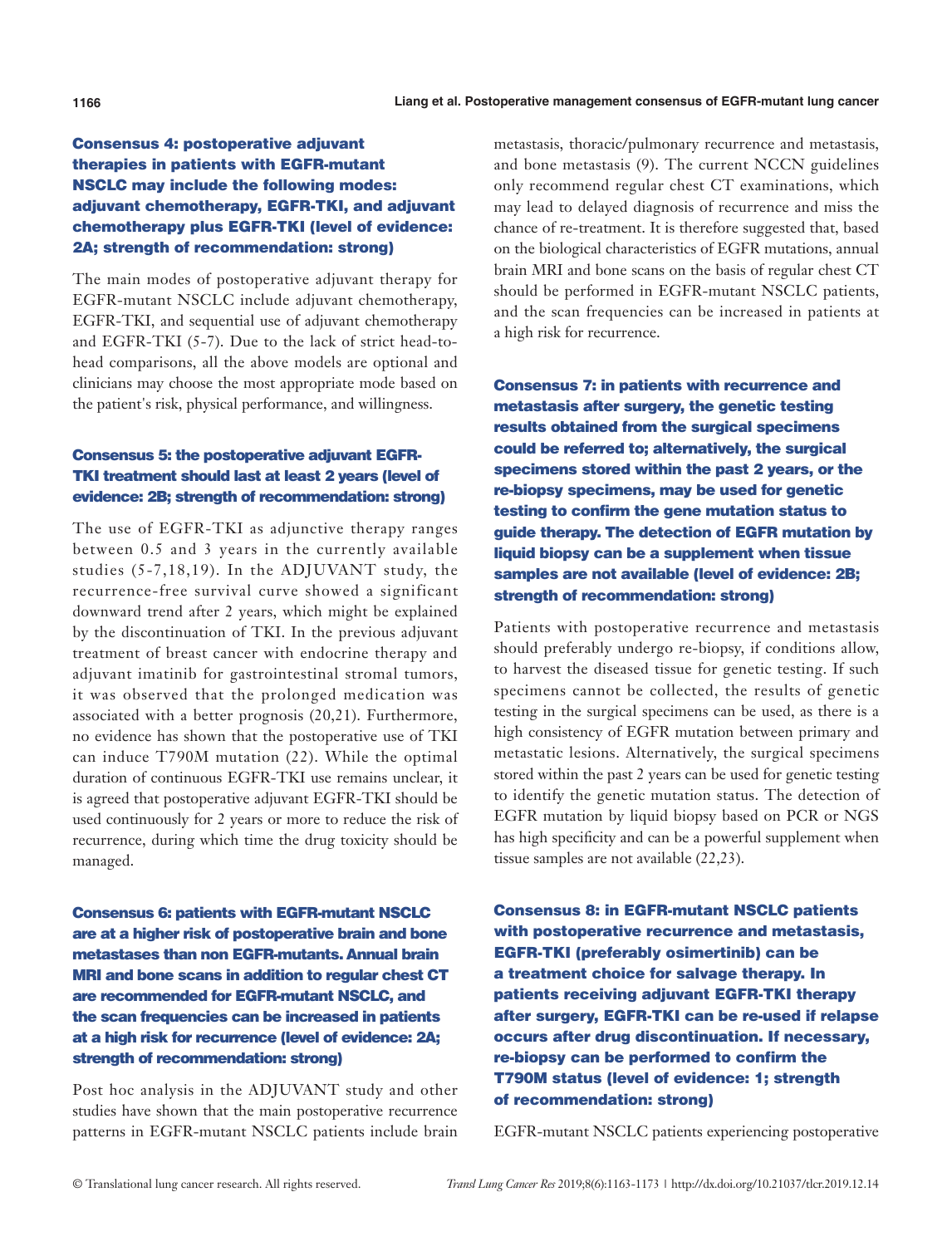recurrence and metastasis can be treated with the first-line regimen for advanced disease. EGFR-TKI is recommended as a salvage therapy (24). The study series based on FLAURA found that osimertinib could significantly prolong the PFS and OS when compared with the first-line gefitinib or erlotinib. Therefore, osimertinib is the preferred firstline treatment  $(4,25,26)$ .

For patients who have used EGFR-TKI as adjuvant therapy, the SELECT study showed that the risk of developing T790M mutations was low (23). Thus, the same EGFR-TKI can still be used as salvage therapy, or the drug may be selected according to the above first-line therapy. If necessary, re-biopsy may be performed to identify the T790M status.

# The above consensus was reached among Chinese experts. To gather more extensive views on this issue, we also invited experts outside China to comment on several controversial questions involved in this consensus

*Question 1. Do patients with NSCLC who have undergone a radical resection need EGFR mutation profiling?*

#### **Expert opinion 1: Dr. Alessandro Brunelli**

EGFR mutation profiling should be tested in all patients with NSCLC who have undergone radical resection. EGFR mutated patients may benefit of postoperative adjuvant EGFR-TKI in case of recurrence or locally advanced disease.

#### **Expert opinion 2: Dr. René Horsleben Petersen**

All patients with NSCLC who have undergone radical resection should be tested with EGFR mutation profiling in order to provide basis for EFGR-TKI treatment in case of locally advanced disease or recurrence.

#### **Expert opinion 3: Dr. Chia-Chuan Liu**

Only when further management is indicated, e.g., some risk—LVI, big tumor, solid or micro papillary type, should patients with NSCLC who have undergone a radical resection need EGFR mutation profiling. Stage I or patients refuse adjuvant TKI treatment do not needs the test.

#### **Expert opinion 4: Dr. Tony S. K. Mok**

Insufficient evidence for such. You may state that it is optional. For the possibility to have EGFR mutation in nonsmoking squamous cell carcinoma, there is only data of such in stage IV disease and minimal for early resectable SCC.

# **Expert opinion 5: Dr. Biagio Ricciuti & Dr. Giulio Metro**

EGFR testing is recommended in all patients with newly diagnosed advanced NSCLC (4). The superiority of EGFR TKIs over standard cytotoxic chemotherapy in patients with advanced NSCLC harboring EGFR sensitizing mutations has been confirmed in several randomized phase III clinical trials. However, controlled randomized clinical trials with adjuvant EGFR TKIs have shown conflicting results regarding whether adjuvant EGFR-TKIs improves the survival of patients with resected NSCLC. Although a benefit in disease-free survival has been reported in the RADIANT, ADJUVANT and EVAN trials, the overall survival benefit could not be demonstrated. At the present time, in absence of a proven survival benefit with adjuvant EGFR TKIs, routine molecular testing for EGFR mutations in patients should not be recommended outside of clinical trials (4).

# **Expert opinion 6: Dr. Alessandro Tuzi & Dr. Matteo B. Suter**

Speaking for the European setting, the short answer is no. The only instance in which we feel a molecular profile should be carried out, is in a research setting.

#### **Expert opinion 7: Dr. Matthew Evison**

Yes. This consensus document recommends adjuvant EGFR-TKI as a potential treatment EGFR mutated NSCLC after surgery, so EGFR testing of resected tumours is essential to guide management decisions.

#### **Expert opinion 8: Dr. Nobuhiko Seki**

I agree the statement that "detection of EGFR mutations is routinely recommended in surgically resected specimens of non-squamous NSCLC, and other driver mutations may also be detected if the conditions of hospital and patient allow" and "Moreover, because different types of driver mutations suggest different biological behaviors, EGFR mutation status can predict the risk of postoperative recurrence (8) and the treatment failure patterns (9), which can guide the postoperative recurrence monitoring strategies and the drug selection after relapse. Therefore, for patients with non-squamous NSCLC, routine EGFR mutation testing is recommended after surgery".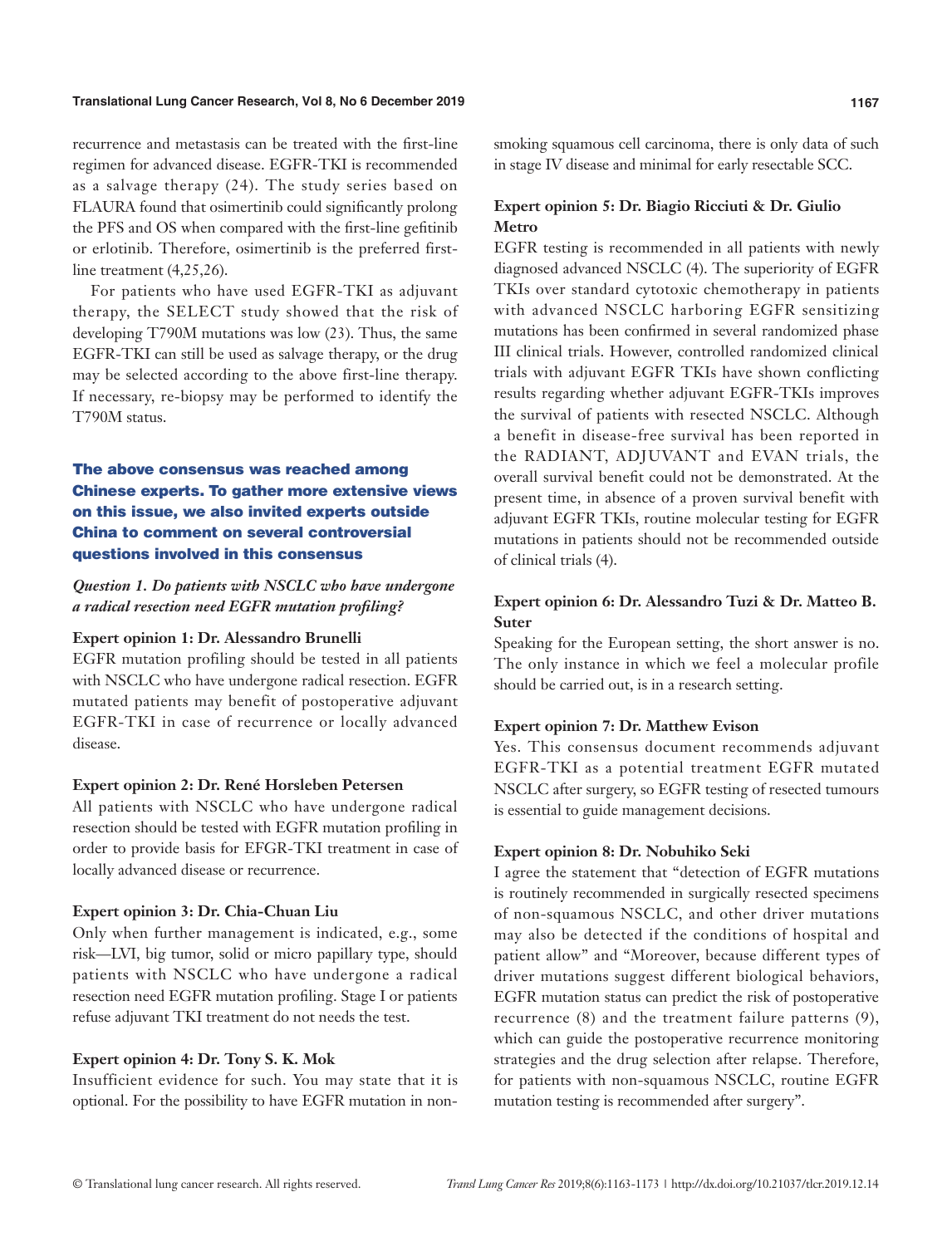# **Expert opinion 9: Dr. Shinji Sasada**

EGFR mutation profiling is necessary to plan treatment for relapse. The use of EGFR-TKI in postoperative adjuvant chemotherapy is not recommended by Japanese guidelines, so at present, EGFR mutation screening is not essential. However, I think it will be necessary in the future as CTONG data comes out.

# **Expert opinion 10: Dr. Takhiro Izumo**

Yes. Necessary for investigating chemotherapy at the time of recurrence.

# **Expert opinion 11: Dr. William Chi-Shing Cho**

The current data is not strong currently EGFR mutation status has no role to guide adjuvant treatment. However, the detection is attractive and may be more useful in the future.

# *Question 2. Can EGFR-TKI replace chemotherapy in patients who require adjuvant therapy after resection? If yes, how long should the adjuvant EGFR-TKI last?*

# **Expert opinion 1: Dr. Alessandro Brunelli**

There is no head-to-head comparison between adjuvant chemotherapy alone *vs.* EGFR TKI vs chemotherapy+ EGFR-TKI. In patients showing mutated EGFR profile EGFR-TKI may replace chemotherapy especially if the patients are considered too high risk for conventional chemotherapy. The compliance rate of adjuvant chemotherapy after surgery is only 60% or less due to the burden of the lung resection. Especially in physiologically high-risk patients EGFR-TKI may replace chemotherapy increasing the compliance rate.

# **Expert opinion 2: Dr. René Horsleben Petersen**

In patients with EGFR mutations and advanced NSCLC, first line treatment with EGFR-TKI provides better progression free survival (23). In the adjuvant setting, data from the ADJUVANT trial and EVAN trial show improvement in progression free survival in favor of EGFR-TKI (6,7). Based on these data adjuvant EGFR-TKI may replace adjuvant chemotherapy, particularly in patients with a low tolerance to chemotherapy. It is unknown how long the adjuvant EGFR-TKI should last, but probably as long as the disease is stable (>2 years).

# **Expert opinion 3: Dr. Chia-Chuan Liu**

Only when TKI is more effective than chemotherapy or patients who cannot receive or refuse chemotherapy, can EGFR-TKI replace chemotherapy in patients who require adjuvant therapy after resection. Treatment duration depends on the purpose, but the dosage could be modified.

# **Expert opinion 4: Dr. Tony S. K. Mok**

RADIANT study is actually a negative study; ADJUVANT is positive but in the subgroup analysis there is no benefit for stage II; and EVAN is a small size study on only stage IIIA. Data is too weak to give a 2A and strong recommendation for ALL resectable lung cancer. Moreover, in terms of the length of TKI use, please note that less than 50% of patient can take more than 1 year of erlotinib in the RADIANT study.

# **Expert opinion 5: Dr. Biagio Ricciuti & Dr. Giulio Metro**

Adjuvant EGFR TKIs have been compared to standard chemotherapy in large phase III clinical trials with conflicting results. In two early studies, adjuvant gefitinib and erlotinib did not prolong the DFS in patients with early stage NSCLC (5,27). However, both these studies neglected the EGFR mutation status. Differently, the EVAN and the CTONG 1,104 studies showed gefitinib and erlotinib improve the DFS in II-IIIA NSCLC harboring EGFR sensitizing mutations (6,7). A recent pooled analysis showed that adjuvant EGFR-TKI therapy enhances DFS in patients with EGFR-mutant NSCLC but does not improve the OS (28). The lack of OS benefit represents a major concern for the use of adjuvant TKIs. The aim of adjuvant therapies is to eradicate microscopic residual disease and improve the OS. The evidence that EGFR TKIs might delay disease recurrence in high risk NSCLC is clinically relevant, but not enough to replace standard chemotherapy.

Differently, a pooled analysis of individual patient data from the largest 5 randomized largest trial of cisplatin-based chemotherapy in resected NSCLC suggested that adjuvant chemotherapy increases the 5-year overall survival in stage IA to III NSCLC by 5.4%, with a reduction of the risk of death by 17% in stage II–III NSCLC (29). EGFR-mutant NSCLC also seems more sensitive than EGFR-wild type NSCLC to chemotherapy or radiotherapy. Therefore, in absence of a head to head trial showing an overall survival benefit of EGFR TKIs compared with chemotherapy, platinum-based chemotherapy should represent the standard of care for EGFR-mutant NSCLC patients who require adjuvant systemic therapy after resection. Whether an EGFR-TKI with or without chemotherapy would improve clinical outcomes in patients with EGFR-mutant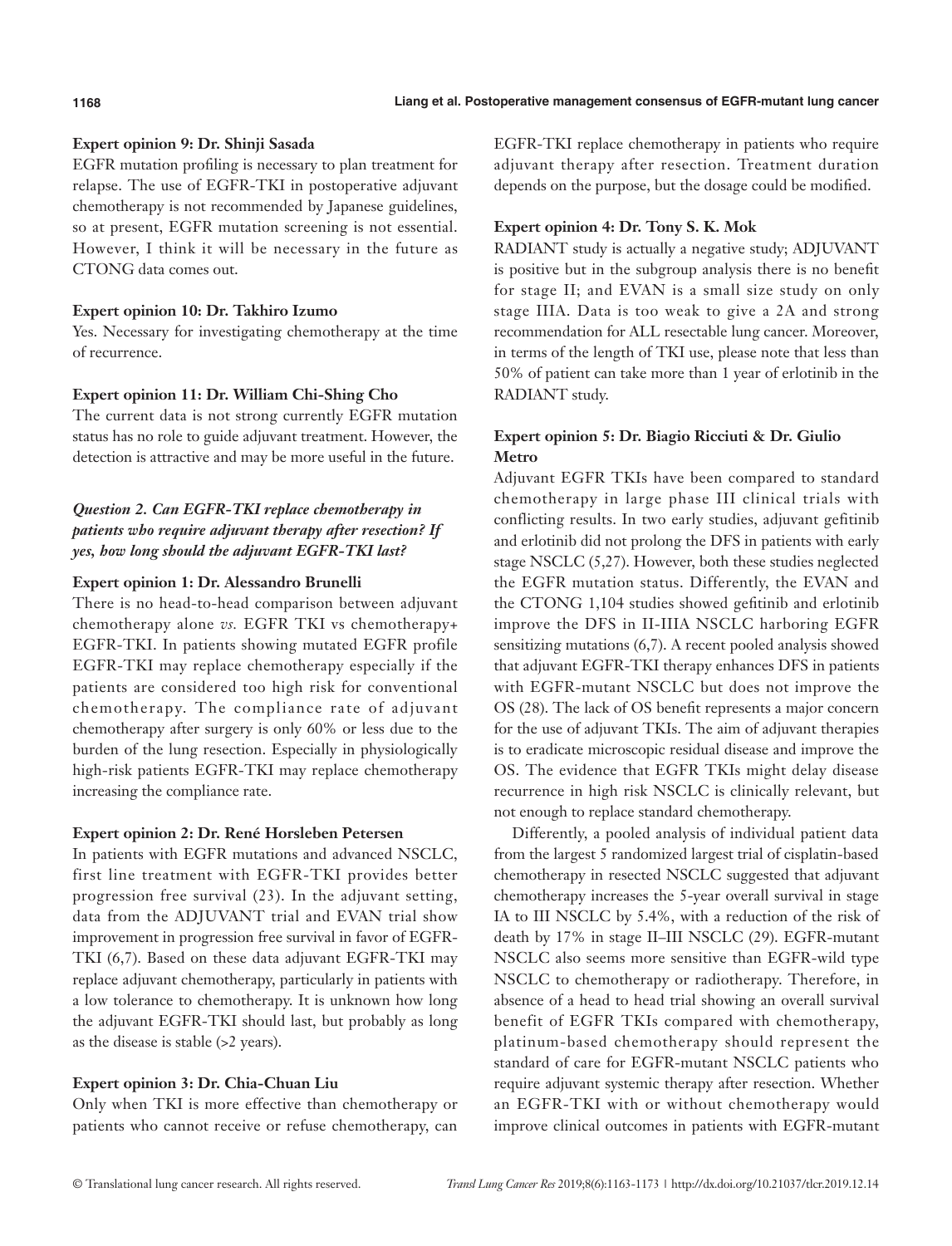NSCLC in the adjuvant setting remains to be determined.

Eagerly awaited are also the results of the ADAURA trial, a phase III trial of osimertinib versus placebo in stage IB-IIIA NSCLC following complete tumor resection with or without chemotherapy. (NCT02511106).

# **Expert opinion 6: Dr. Alessandro Tuzi & Dr. Matteo B. Suter**

As stated in the previous answer, limited to Caucasian patients we feel that, despite its toxicity and its small survival benefit, chemotherapy remains the standard adjuvant treatment. TKIs therapy should not be proposed outside of clinical trials. The lack of data is even deeper when talking about therapy duration: although we feel that present evidence points to a longer duration, we think that we are several trials away from having a clear-cut indication.

# **Expert opinion 7: Dr. Matthew Evison**

Yes. I would add that this "....in patients with resected stage III disease or with any N1/N2 involvement". I think the guideline should also say that overall survival data is still awaited. It is also important to state within the document that severe adverse events are less common with EGFR-TKI in comparison to chemotherapy as this is also an important aspect of decision making. It should also make reference that the two studies providing this evidence base (EVAN & ADJUVANT) were both in Chinese populations and consideration should be given as to whether these results are translatable across the global community.

#### **Expert opinion 8: Dr. Nobuhiko Seki**

In terms of OS benefit, I do not think that EGFR-TKI replace chemotherapy in patients who require adjuvant therapy after resection. This is because OS benefit was observed only when adjuvant EGFR-TKI was used following chemotherapy (odds ratio 0.50, P=0.003), while OS benefit was not observed when adjuvant EGFR-TKI was used without chemotherapy  $(P=0.3)$  (30).

#### **Expert opinion 9: Dr. Shinji Sasada**

The CTONG data may be replaced in patients who cannot use cytotoxic anticancer drugs. In addition, regarding the effectiveness of postoperative adjuvant chemotherapy in EGFR mutation-positive patients, there are reports that EGFR inhibitors were better in exon 19 mutation patients than in exon 21 mutation patients (31). It may be beneficial for the patient to do in such case. I think the administration period is 2 years.

#### **Expert opinion 10: Dr. Takhiro Izumo**

Yes. We think that a treatment period of EGFR-TKI of about half a year is necessary.

#### **Expert opinion 11: Dr. William Chi-shing Cho**

The current available data is not very strong. However, replacing chemotherapy with TKI is a very attractive approach, though it is not yet proven to improve survival. The evidence so far is not conclusive though some data from a single center in China demonstrated the benefit, thus more evidence and studies are needed. For the duration, 2 years of adjuvant EGFR-TKI can be considered to use.

# *Question 3. Is it necessary to perform regular scanning for bone metastasis as well as brain MRIs for the detection of brain metastasis for EGFR-mutated patients?*

# **Expert opinion 1: Dr. Alessandro Brunelli**

EGFR-mutated patients have an increased risk of systemic disease and they should undergo regular ECTs for the detection of bone metastases and brain MRI for the detection of brain metastases.

# **Expert opinion 2: Dr. René Horsleben Petersen**

Patients with EGFR mutations have a high risk of systemic recurrence. Regular brain MRI and bone scans as a supplement to chest CT seems reasonable for early detection.

#### **Expert opinion 3: Dr. Chia-Chuan Liu**

Usually brain Mets was symptomatic, it should be concerned all the time if there are any unexplained neurological symptoms, annularly brain MRI may also be not efficient and timely for detect brain Mets.

# **Expert opinion 4: Dr. Biagio Ricciuti & Dr. Giulio Metro**

The recommendation to screen for brain metastasis in stage I-III NSCLC varies across international guidelines. While all patients planned for curative stage III NSCLC treatment should receive brain MRI for initial staging, there is no consensus on stage I–II. NCCN guidelines suggest brain MRI in patients with stage IB–IIB who are candidate for curative surgery  $(±$  adjuvant systemic therapies) while the ACCP guideline restricts it to patients with stage III/IV and symptomatic patients (4,32). Whether regular brain MRI should be considered after curative treatment is unclear.

In the ADJUVANT trial, lung and brain metastases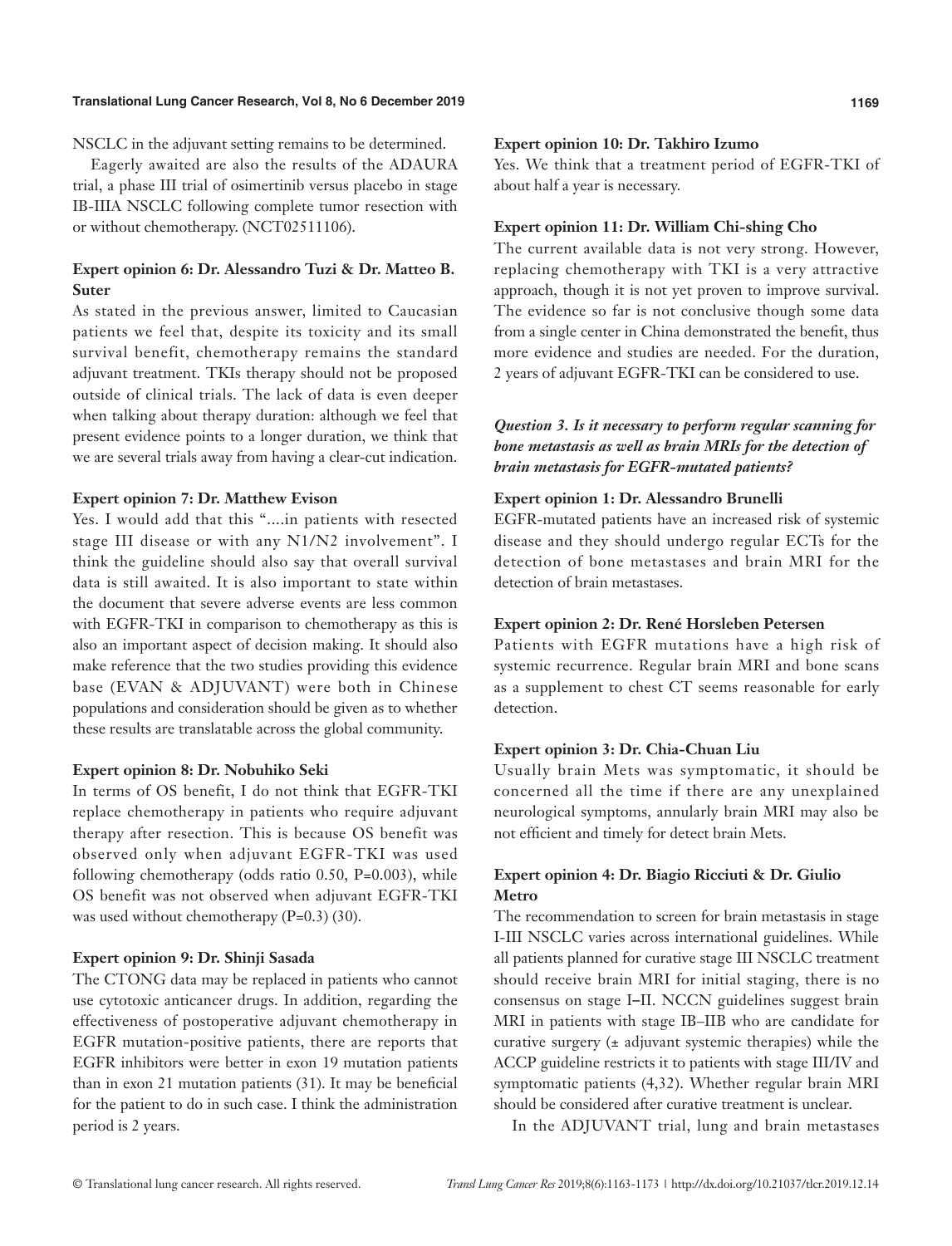accounted for major proportion of recurrence, compared to other sites of metastases (9). In addition, the brain represents one of the most common sites of failure of EGFR TKIs in metastatic setting, suggesting a different biology ad EGFR mutant NSCLC compared to nononcogene addicted NSCLC. Although no data support the use of regular brain MRI after radical treatments, brain MRI can be proposed to patients with high risk stage III NSCLC.

There are no studies supporting the use of regular ECTs for the detection of bone metastases in patients with stage I–IIIA EGFR mutant NSCLC. Accordingly, all guidelines do not recommend regular ECTs in patients with resected NSCLC, regardless of EGFR mutation status. Therefore, ECTs should not be considered in this setting.

In conclusion, at the present time data on the association between EGFR-mutation status and a given pattern of recurrence are too weak in order to suggest a more intensive surveillance including either brain MRI and/or bone scans in EGFR-mutant patients with completely resected stage I– III NSCLC.

# **Expert opinion 5: Dr. Alessandro Tuzi & Dr. Matteo B. Suter**

Current available data do not suggest that an early detection of metastatic relapse can influence overall survival. We recommend, accordingly to European guidelines to perform regular thoracic CT scan, mainly directed to early local intervention (33). As stated for molecular profiling, economic consideration should apply as well.

# **Expert opinion 6: Dr. Matthew Evison**

Yes, given the pattern of disease recurrence described in the published literature and additional factors, such as the prognostic benefit of EGFR +ve status in oligometastatic brain metastases, then it would seem appropriate to recommend a more intensive imaging regime for this patient group.

# **Expert opinion 7: Dr. Nobuhiko Seki**

Annual brain MRI and bone scans in addition to regular chest CT are recommended for EGFR-mutant NSCLC, and the scan frequencies can be increased in patients at a high risk for recurrence. Furthermore, I think the level of evidence "2A" is reasonable. However, I think there is room for reconsidering the strength of recommendation "strong" in terms of OS benefit, I think the strength of recommendation "weak" might be reasonable.

#### **Expert opinion 8: Dr. Shinji Sasada**

EGFR mutation-positive lung cancer is likely to be complicated by bone and brain metastases, so we think that regular examination is necessary.

#### **Expert opinion 9: Dr. Takhiro Izumo**

Yes. We believe that regular examination is necessary.

#### **Expert opinion 10: Dr. William Chi-Shing Cho**

Surveillance by chest computed tomography (CT) has to be used cautiously due to its radiation hazard and lack of survival benefit. The results of the phase III IFCT-0302 trial assessing minimal versus CT-scan-based follow-up for completely resected NSCLC can be referred.

# *Question 4. For those who relapse, is osimertinib a preferable option for EGFR+ patients?*

#### **Expert opinion 1: Dr. Alessandro Brunelli**

Osimertinib should be the preferred first-line treatment in patients experiencing postoperative recurrence and metastasis based on the latest evidence showing an improved OS and PFS compared to first line EGFR-TKI (gefitinib or erlotinib).

# **Expert opinion 2: Dr. René Horsleben Petersen**

Osimertinib is a preferable option for EGFR+ patients as it targets both sensitizing EGFR mutation and the resistant exon 20 T790M mutation, especially in patients with CNS metastases.

# **Expert opinion 3: Dr. Tony S. K. Mok**

FLAURA is for mostly patients who presented with stage IV disease but NOT patient who had recurred after resectable lung cancer. This is generalization and cannot be considered level 1 evidence.

# **Expert opinion 4: Dr. Biagio Ricciuti & Dr. Giulio Metro**

Osimertinib mesylate represents the preferred first-line option for patients with EGFR-mutant (del19/L858R) NSCLC who experience postoperative disease relapse. The approval of osimertinib in this setting is based on the results of the FLAURA trial in which he third generation EGFR TKIs osimertinib excelled over first generation EGFR TKIs (gefitinib and erlotinib) in terms of median PFS (18.9 versus 10.2 months, HR: 0.64 (95% CI: 0.37–0.57), P<0.001) and median OS (38.6 versus 31.8 months, HR: 0.79 (95% CI: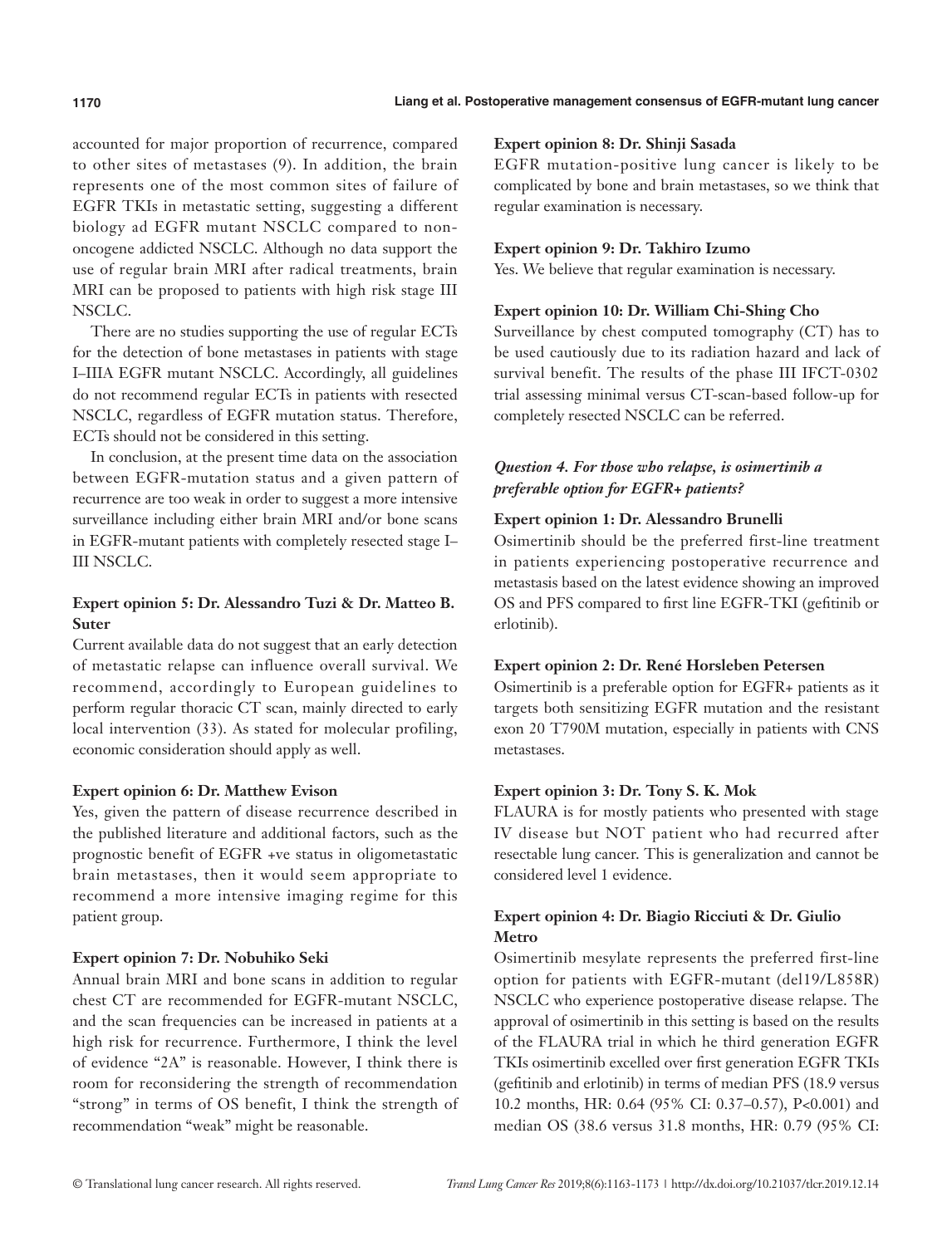#### $(0.64-0.99)$ , P=0.046)  $(26.34)$ .

On this basis, osimertinib should be considered as the preferred treatment option at relapse in any case for patients with EGFR-mutant NSCLC (del19/L858R).

# **Expert opinion 5: Dr. Alessandro Tuzi & Dr. Matteo B. Suter**

Osimertinib, when available, should be the preferred option for metastatic, EGFR mutated, NSCLC patients, given its efficacy for progression free and overall survival (34). Also, given its low affinity for wild type EGFR osimertinib is better tolerated than first generation TKIs.

#### **Expert opinion 6: Dr. Matthew Evison**

Yes. There is high level evidence from FLAURA and osimertinib should be first line TKI.

# **Expert opinion 7: Dr. Nobuhiko Seki**

On the basis of the FLAURA study, I think Osimertinib can be a preferable treatment choice in terms of multiple positive characteristics, including response rate, activity for brain metastasis, progression free survival, and overall survival.

#### **Expert opinion 8: Dr. Shinji Sasada**

Osimertinib has been reported to extend overall survival over first generation EGFR-TKI. I think this is the preferred choice for recurrent cases.

#### **Expert opinion 9: Dr. Takhiro Izumo**

Yes. However, at the present time, it is necessary to detect T790M by re-examination with tissue or liquid biopsy at the time of recurrence.

#### **Expert opinion 10: Dr. William Chi-Shing Cho**

Yes, osimertinib has demonstrated an overall survival benefit over upfront first- or second-generation EGFR-TKI (e.g., gefitinib, erlotinib or afatinib) (34). The use of osimertinib upfront results in higher objective response rate, longer progression free survival, longer overall survival but lower toxicities. It is preferred all patients with EGFR exon 19 del or L858R mutation in their tumor, but is more expensive than other EGFR-TKI.

#### Acknowledgments

We deeply thank Prof. Tony S. K. Mok and Prof. Calvin S. H. Ng for their critical review and comments in revising this consensus.

#### Footnote

*Conflicts of Interest*: The authors have no conflicts of interest to declare.

*Ethical Statement*: The authors are accountable for all aspects of the work in ensuring that questions related to the accuracy or integrity of any part of the work are appropriately investigated and resolved.

# **References**

- 1. Bray F, Ferlay J, Soerjomataram I, et al. Global cancer statistics 2018: GLOBOCAN estimates of incidence and mortality worldwide for 36 cancers in 185 countries. CA Cancer J Clin 2018;68:394-424.
- 2. Pirker R, Buder A, Filipits M. Osimertinib in advanced EGFR T790M-positive non-small-cell lung cancer: the clinical impact of AURA3. Transl Cancer Res 2017;6:S265-S269.
- 3. Guyatt GH, Oxman AD, Kunz R, et al. Going from evidence to recommendations. BMJ 2008;336:1049-51.
- 4. Available online: https://www.nccn.org/
- 5. Kelly K, Altorki NK, Eberhardt WE, et al. Adjuvant Erlotinib Versus Placebo in Patients With Stage IB-IIIA Non-Small-Cell Lung Cancer (RADIANT): A Randomized, Double-Blind, Phase III Trial. J Clin Oncol 2015;33:4007-14.
- 6. Zhong WZ, Wang Q, Mao WM, et al. Gefitinib versus vinorelbine plus cisplatin as adjuvant treatment for stage II-IIIA (N1-N2) EGFR-mutant NSCLC (ADJUVANT/ CTONG1104): a randomised, open-label, phase 3 study. Lancet Oncol 2018;19:139-48.
- 7. Yue D, Xu S, Wang Q, et al. Erlotinib versus vinorelbine plus cisplatin as adjuvant therapy in Chinese patients with stage IIIA EGFR mutation-positive non-small-cell lung cancer (EVAN): a randomised, open-label, phase 2 trial. Lancet Respir Med 2018;6:863-73.
- 8. He Q, Xin P, Zhang M, et al. The impact of epidermal growth factor receptor mutations on the prognosis of resected non-small cell lung cancer: a meta-analysis of literatures. Transl Lung Cancer Res 2019;8:124-34.
- 9. Xu S, Zhong W, Zhang Y, et al. JCES 01.10 The Main Treatment Failure Pattern for Completely Resected Stage II–IIIA (N1–N2) EGFR-Mutation Positive Lung Cancer. J Thorac Oncol 2017;12:S1734.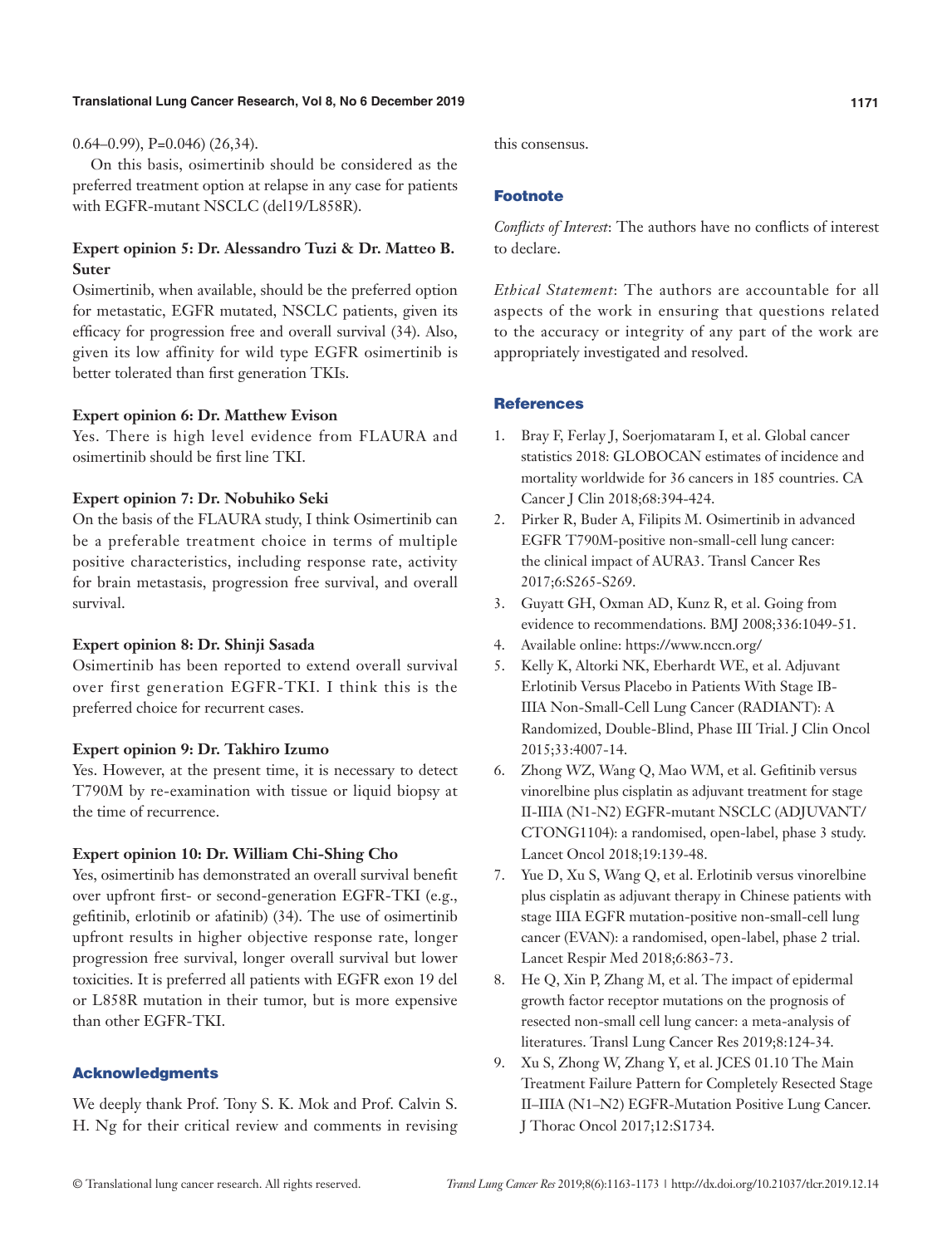- 10. Chiu CH, Chou TY, Chiang CL, et al. Should EGFR mutations be tested in advanced lung squamous cell carcinomas to guide frontline treatment? Cancer Chemother Pharmacol 2014;74:661-5.
- 11. Fukuyama Y, Mitsudomi T, Sugio K, et al. K-ras and p53 mutations are an independent unfavourable prognostic indicator in patients with non-small-cell lung cancer. Br J Cancer 1997;75:1125-30.
- 12. Singal G, Miller PG, Agarwala V, et al. Association of Patient Characteristics and Tumor Genomics With Clinical Outcomes Among Patients With Non-Small Cell Lung Cancer Using a Clinicogenomic Database. JAMA 2019;321:1391-9.
- 13. Zeng Y, Mayne N, Yang CJ, et al. A Nomogram for Predicting Cancer-Specific Survival of TNM 8th Edition Stage I Non-small-cell Lung Cancer. Ann Surg Oncol 2019;26:2053-62.
- 14. Kratz JR, He J, Van Den Eeden SK, et al. A practical molecular assay to predict survival in resected nonsquamous, non-small-cell lung cancer: development and international validation studies. Lancet 2012;379:823-32.
- 15. Liang W, Zhang L, Jiang G, et al. Development and validation of a nomogram for predicting survival in patients with resected non-small-cell lung cancer. J Clin Oncol 2015;33:861-9.
- 16. Zhang Y, Zheng D, Xie J, et al. Development and Validation of Web-Based Nomograms to Precisely Predict Conditional Risk of Site-Specific Recurrence for Patients with Completely Resected Non-small Cell Lung Cancer: A Multi-institutional Study. Chest 2018;154:501-11.
- 17. Xie H, Wang H, Xu L, et al. Gefitinib Versus Adjuvant Chemotherapy in Patients with Stage II-IIIA Non–Small-Cell Lung Cancer Harboring Positive EGFR Mutations: A Single-Center Retrospective Study. Clin Lung Cancer 2018;19:484-92.
- 18. Li N, Ou W, Ye X, et al. Pemetrexed-carboplatin adjuvant chemotherapy with or without gefitinib in resected stage IIIA-N2 non-small cell lung cancer harbouring EGFR mutations: a randomized, phase II study. Ann Surg Oncol 2014;21:2091-6.
- 19. Wu YL, Herbst RS, Mann H, et al. ADAURA: Phase III, Double-blind, Randomized Study of Osimertinib Versus Placebo in EGFR Mutation-positive Early-stage NSCLC After Complete Surgical Resection. Clin Lung Cancer 2018;19:e533-6.
- 20. Davies C, Pan H, Godwin J, et al. Adjuvant Tamoxifen: Longer Against Shorter (ATLAS) Collaborative Group. Long-term effects of continuing adjuvant tamoxifen to 10

years versus stopping at 5 years after diagnosis of oestrogen receptor-positive breast cancer: ATLAS, a randomised trial. Lancet 2013;381:805-16.

- 21. Joensuu H, Eriksson M, Sundby Hall K, et al. One vs three years of adjuvant imatinib for operable gastrointestinal stromal tumor: a randomized trial. JAMA 2012;307:1265-72.
- 22. Xu H, Baidoo AAH, Su S, et al. A comparison of EGFR mutation status in tissue and plasma cell-free DNA detected by ADx-ARMS in advanced lung adenocarcinoma patients. Transl Lung Cancer Res 2019;8:135-43.
- 23. Zhao ZR, Lin YB, Shao YW, et al. Mutation profile of resected EGFR-mutated lung adenocarcinoma by nextgeneration sequencing. Oncologist 2019;24:1368-74.
- 24. Pennell NA, Neal JW, Chaft JE, et al. SELECT: A Phase II Trial of Adjuvant Erlotinib in Patients With Resected Epidermal Growth Factor Receptor-Mutant Non-Small-Cell Lung Cancer. J Clin Oncol 2019;37:97-104.
- 25. Rosell R, Carcereny E, Gervais R, et al. Erlotinib versus standard chemotherapy as first-line treatment for European patients with advanced EGFR mutationpositive non-small-cell lung cancer (EURTAC): a multicentre, open-label, randomised phase 3 trial. Lancet Oncol 2012;13:239-46.
- 26. Ramalingam SS, Gray JE, Ohe Y, et al. Osimertinib vs comparator EGFR-TKI as first-line treatment for EGFRm advanced NSCLC (FLAURA): Final overall survival analysis. Ann Oncol 2019;30:v851-v934.
- 27. Goss GD, O'Callaghan C, Lorimer I, et al. Gefitinib versus placebo in completely resected non-small-cell lung cancer: results of the NCIC CTG BR19 study. J Clin Oncol 2013;31:3320-6.
- 28. Raphael J, Vincent M, Boldt G, et al. Adjuvant Epidermal Growth Factor Receptor Tyrosine Kinase Inhibitors (TKIs) in Resected Non-Small Cell Lung Cancer (NSCLC): A Systematic Review and Meta-analysis. Am J Clin Oncol 2019;42:440-5.
- 29. Pignon JP, Tribodet H, Scagliotti GV, et al. Lung adjuvant cisplatin evaluation: a pooled analysis by the LACE Collaborative Group. J Clin Oncol 2008;26:3552-9.
- 30. Xie P, Tang W, Li X, et al. The role of EGFR inhibitors as adjuvant therapy for EGFR mutation positive non-small cell lung cancer. J Clin Oncol 2019;37:abstr 8508.
- 31. Yang W, Gao Y, Li X, et al. Postoperative survival of EGFR-TKI-targeted therapy in non-small cell lung cancer patients with EGFR 19 or 21 mutations: a retrospective study. World J Surg Oncol 2017;15:197.
- 32. Silvestri GA, Gonzalez AV, Jantz MA, et al. Methods